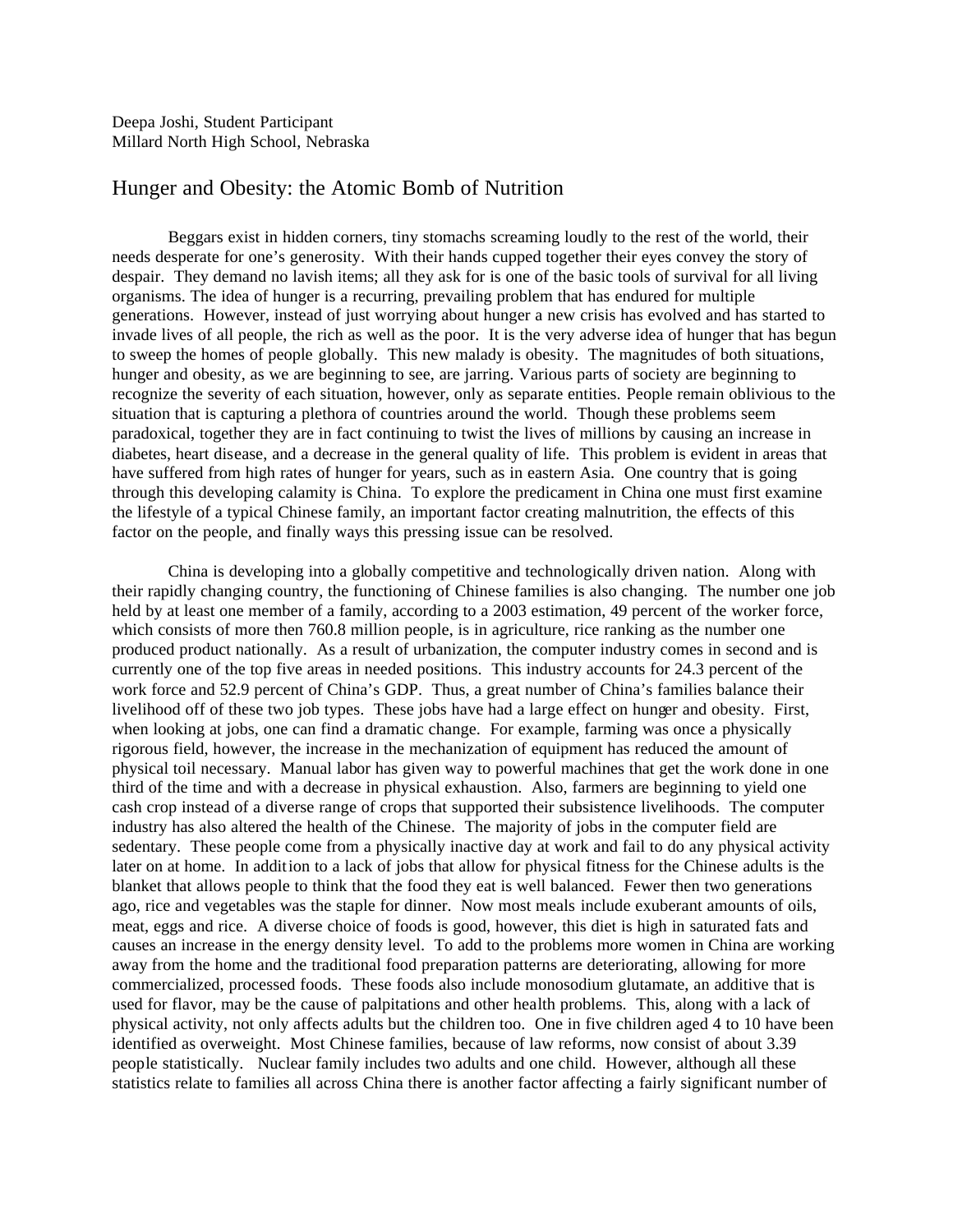people that has a huge impact on the relationship between hunger and obesity. This factor deals with the impoverished people of China.

According to a July 2005 count, China's population consists of 1,306,313,812 people. Out of the entire population approximately 130, 631,381 people- ten percent of the population-lives under the poverty line. Trends show a strong link between malnutrition and poverty. Hunger, one cause of malnutrition, has been associated with poverty for centuries. However, nutritional scientists have recently discovered that those who were once hungry are rapidly falling into the category of obesity. As a matter of fact, when last counted, over 1.1 billion people were hungry globally. Now the number of people considered obese is a shocking one billion people, almost equivalent to the number hungry. China, which has the biggest population, has also been predicted to soon contain the greatest number of obese people. The Chinese have reached this point due to a process labeled as the accelerating "nutrition transition." Factors such as more sedentary careers, a change in dietary trends to high fatty foods, urbanization, and new technological advances, such as cars, that reduce physical activity have all contributed to the nutrition transition. However, although obesity has been coupled with the upper middle class, those impoverished are also being affected now. Poverty plays into this transition primarily because when someone has not eaten and must provide food for his or her family, he or she is not thinking about a nutritionally balanced meal. That individual's thoughts are simply looking for something edible. It has been noted that the poor do not eat what they desire, nor what they know that they should eat, but what they can find. Unfortunately, the most cost efficient foods are the one's that are high in fat and filled with sugars. Trends have shown industrialized foods have become cheaper and are hitting every corner of the global market because they are capable of being mass produced. The consumption of oils and fats used in processed foods has doubled over the last 30 years. Pop machines are spreading throughout China and are replacing bottled water. Because these foods are so inexpensive, those who do suffer from poverty leap at opportunities for food. The number of processed foods being purchased in China is rising, showing a greater change in dietary patterns. Another indicator of the situation is that more and more people are moving to growing cities, which is where these fatty foods have made their hub. Because these foods are in demand and are earning profits for companies, the law permits for the manufacturing and distribution throughout schools and stores. Eating fast, cheap food sporadically does not cause any major harm to one's health. However, millions of people eat foods high in fat day after day resulting in obesity. Malnutrition is penetrating deeply through China and many developing countries are trying to eliminate spreading hunger rates. This also constitutes yet another problem. Obesity has usually been associated with the richer, high income families of China. But, as one can now see, the low-income families are also being affected by this nutritional disaster. This is a problem because most nutritional scientists do research on how obesity is affecting only upper classes, where most people think the problem occurs, and forget to look at those living in poverty. The lack of research in this area is allowing the continuation of the atrocious effects of obesity and hunger.

The effects of malnutrition have gone well beyond the scope of a few less vitamins here and there. There are two pathways in which malnutrition takes for causing problems to its people. The first path consists of the effects of hunger. For generations the images of skeletal faces and prematurely aged adults and children have been impressed in people's minds. These external horrors have caused mankind to turn their backs on those inflicted with hunger. People only see the external, gaunt effects and are oblivious to the internal ones. The internal effects are the most overwhelming to developing countries and the poor due to their lack of stability. Common ailments, such as the flu, are killing or stunting over 226 million people! The lack of food weakens immune systems, altering the Dendritic Cell's relationship with T-cells resulting in premature death. According to the World Health Organization, premature death also occurs because of a lack in calories for nearly one in three people. Every year about 15 million children die of hunger-related causes. This means that throughout the world, 40 000 children die every day! The loss of human life is comparable to an atomic bomb - similar to the one that destroyed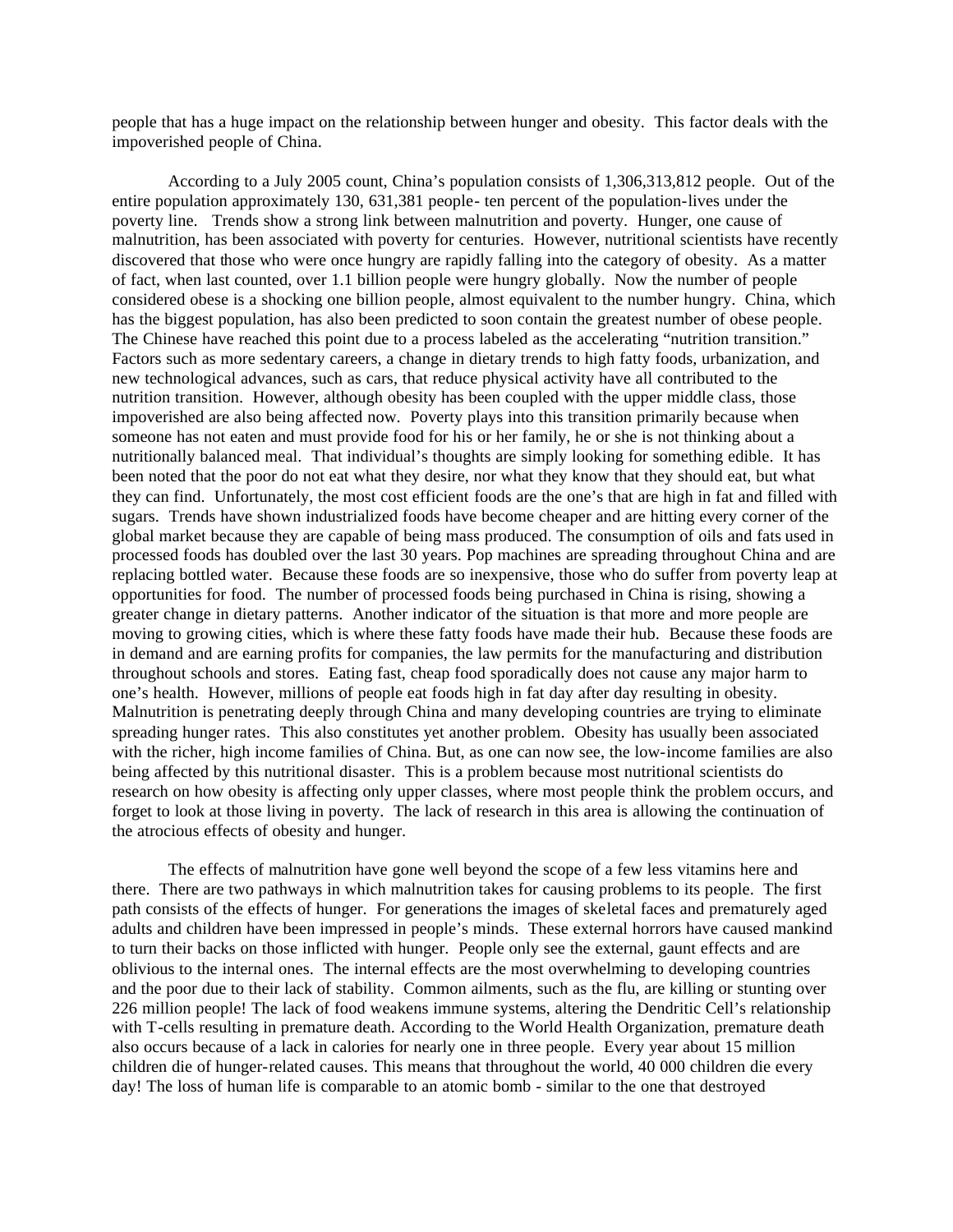Hiroshima - were to be dropped on a densely populated area approximately every three days. The four most common childhood sicknesses are diarrhea, acute respiratory illness, malaria and measles. The most heartbreaking part is that each of these diseases is treatable. However, poverty hinders parents' access immunizations and medicines because they can not afford them. Chronic undernourishment on top of insufficient treatment greatly increases a child's risk of death. Economic effects come with malnourishment also. The constant searching of food consumes valuable time and energy of poor people. This takes time away for time for people to work and to earn an income. Also shown was children with unbalanced dietary patterns have a stunted growth and are more likely to drop out of school. This results in the perpetuating cycle of poverty for this new generation because they shut off new jobs for themselves. This path is disastrous and a resolution is desperately needed. The other course that malnutrition takes is obesity. Chronic conditions, such as hypertension, stroke, diabetes and cardiovascular disease, are closely linked to this road. As of now, China is prospected to become the world leader in cardiovascular disease. These diseases divert people's ability to work and also drain scarce resources into health care. In China, the economic cost of diet-related chronic disease has been over 2 percent of GDP! This is a great loss for the country. The continuation of this trend would be disastrous not only to developing economies, but already established ones too. In relation to one of the significant factors, poverty, by 2030 malnutrition related diseases are projected to be the number one killer of poor people around the world. This results in a greater magnitude for burdens placed on countries such as China. The obstacle of both obesity and hunger combined is underestimated in the present, which is why it is imperative that a solution is found.

Now one must contemplate on how to solve this growing dilemma. The answer is not as simple as finding the missing variable in an equation. Hunger has existed for generations and still exists. However, by acting now a change can occur, and any change will help the victims of this disease. First, to improve this condition, efforts must address root of the situation, be sustainable (that is, programs must pay for themselves), and they must be implemented collaboratively with the local people as a long-term scenario. As a first step, carefully planned food aid should be sent to those who are worst effected by organizations such as the World Bank and the United Nations. Also, transportation must be assed to make sure that food reaches areas needed without disrupting national production. Another possibility for organizations could be opening soup kitchens in poor areas along with food stamps. Job training programs are also a good addition because if the people are able to work they will also become able to support themselves. Then they must proceed to promote self-reliance in countries suffering form hunger. This will thereby reduce dependency on imports, usually the unhealthy foods. Governments can work with international organization to examine farm policies so that they encourage farmers to produce a diverse range of foods while being ensured that they get fair prices for their products and also land and water use. International organizations should start pulling people out of the dark and make known the effects of diets common to that country. As said by Professor Chen Chunming from the Chinese Center for Disease Control "We need a country-specific strategy for China based on the current situation of the food industry and the food market and of people's dietary patterns which are different from elsewhere." Specicificity is key to the success for each country. For instance, in China, less use of oils should be advocated and foods should be ranked on a scale of how healthy they are overall. A greater cooperation among developed and developing nations could help eliminate trade agricultural trade barriers among those nations, making healthy foods accessible and cheap. Also, countries could take part in stabilizing international prices for agricultural commodities. This would reduce malnutrition by making healthy foods available to more people at an affordable price. Individually, people all across the world, should try to stop the waste of food at home and also over consumption. A variety of global efforts as well as local efforts are necessary to end world hunger and obesity.

The hungry are in the background hoping someone will notice them and help. This time they are lucky. Their call is starting to be heard. Through collective efforts on an international scale hunger and